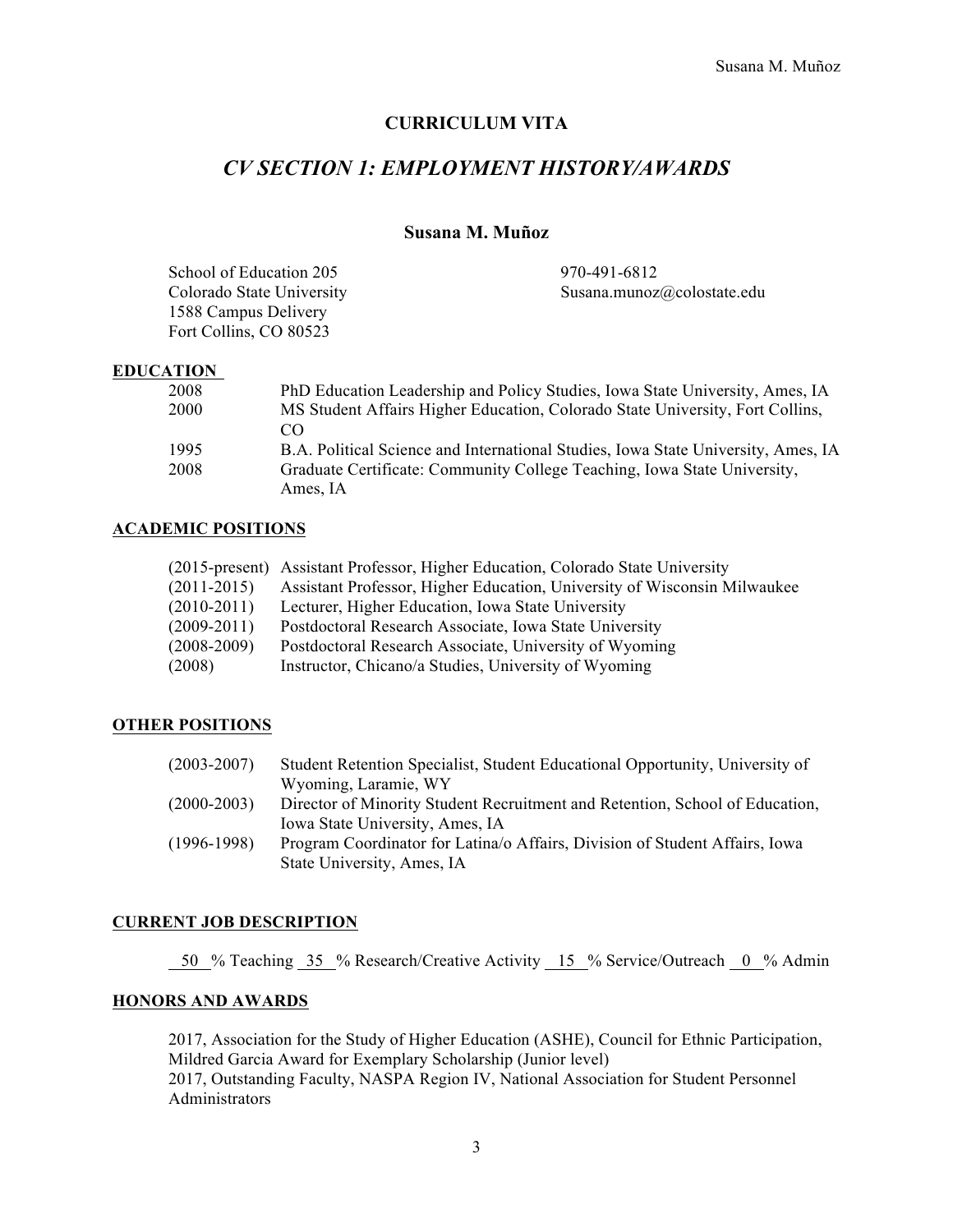2017, Top 25 Women in Higher Education and Beyond, Diverse Issues in Higher Education 2016, White House Initiative on Educational Excellence for Hispanics. Faculty Recognition (link: https://sites.ed.gov/hispanic-initiative/2016/09/honoring-dr-susana-munoz/) 2012, Young Academic Fellows Program, Institute for Higher Education Policy/Lumina Foundation. Amount: \$4,000 2012, Outstanding Faculty, Latina/o Knowledge Community, National Association for Student Personnel Administrators for outstanding research and teaching as a faculty member 2011, Young Academic Fellows Program, Institute for Higher Education Policy/Lumina Foundation. Amount: \$10,000 2010, College of Human Sciences, Outstanding Young Professional Alumni of the Year, Iowa State University 2008, Graduation Honors: Iowa State Research Award

2007, Dissertation Fellow, Association for the Study in Higher Education (ASHE)/Lumina Foundation. Amount: \$14,000

# *CV SECTION 2: PUBLICATIONS/SCHOLARLY RECORD*

### **PUBLISHED WORKS**

**\***indicates student collaborator

#### **Books:**

**Muñoz, S. M.** (2015) *Identity, social activism, and the pursuit of higher education: The journey stories of undocumented and unafraid community activists.* Peter Lang Publishing. New York, NY, pp. 1-142.

### **Refereed Journal Articles:**

- **Muñoz, S. M.** & Espino, M. M. (2017). The freedom to learn: The voices and experiences of undocumented students at Freedom University. *Review of Higher Education*.
- **Muñoz, S.M.,** Basile, V., Brimingham, D., Gonzalez, J., Aragon, A., Jennings, L., Glecknor, G. (2017). (Counter)narratives and Complexities: Critical Perspectives From a University Cluster Hire Focused on Diversity, Equity, and Inclusion. *Journal of Critical Thought and Praxis*
- **Muñoz, S. M.** (2016). Understanding the 'coming out' process for student activists who selfidentify as undocumented and unafraid. *Journal of College Student Development,* 57 (6), 715-729.
- **Muñoz, S. M**., Espino, M.M., & Antrop-Gonzalez, R. (2014). Creating counterspaces of resistance: A historical analysis of Freedom University. *Teachers College Record*. 16 (4), accessed at http://www:/tcrecord.org [ID Number: 17493]
- **Muñoz, S. M.** (2013). "I just can't stand being like this [undocumented] anymore": Dilemmas, stressors, and motivators for undocumented Mexican women in higher education. *Journal of Student Affairs Research and Practice*, 50(3), 233-249.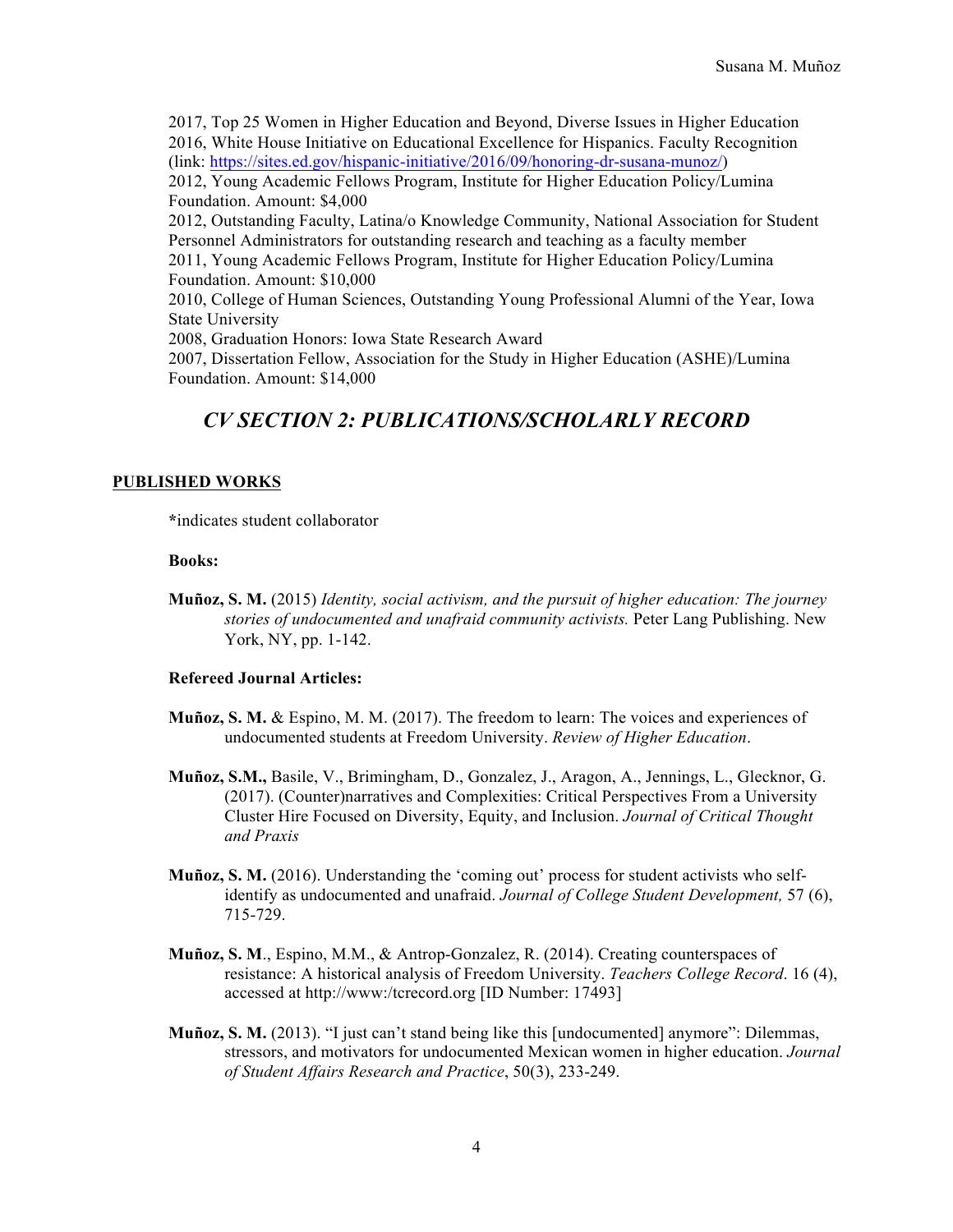- **Muñoz, S. M.** & Maldonado, M.M. (2012). Counterstories of college persistence for undocumented Mexicana students: Navigating race, class, gender and legal status. *International Journal of Qualitative Studies in Education,* 25(3), 293-315.
- Rendón, L. I., & **Muñoz, S. M.** (2011). Revisiting validation theory: Theoretical foundations, applications, and extensions. *Enrollment Management Journal: Student Access, Finance, and Success in Higher Education*, 5(2), 12–33.
- Espino, M. M., **Muñoz, S. M**. & Marquez-Kiyama, J. (2010). Transitioning from doctoral student to academician: Theorizing braids of identity for Latina sister scholars. *Qualitative Inquiry,* 16(10), 804-818.

#### **Refereed Book Chapters:**

- **Muñoz, S. M.** & \* Hernandez-Osorio, Y. (forthcoming). Undocumented college students in the U.S.: Current and future trends for higher education. In *Contemporary Issues in Higher Education*, M. Gasman & A. Samoyao (Eds.), Routledge Publishing
- **Muñoz, S. M.** & Vasquez-Heilig, J. (forthcoming). A critical race theory (CRT) analysis of Latina/o and Black greek organization participation in philanthropy and activism. In *New Directions for Student Affairs: Critical considerations of race, ethnicity, and culture in fraternity/sorority life*, K. Gillion, C. Beatty, & C. Salinas (Eds.), Jossey-Bass Publishing
- **Muñoz, S. M.** \* Vigil, D. \* Jach, E. & \*Kinnel, S . (forthcoming). Leadership and administration at Hispanic serving institutions. In *Administration, Finance, and Budgeting in Higher Education and Student Affairs: Theory, Research, and Practice*, G. R. Serna, & J. M. Cohen (Eds.), Routledge Publishing
- **Muñoz, S. M.** & \* Velazquillo, A. (in press). Activism, immigration, and graduate school: Letters of hope and solidarity. In *Rise up! Activism as education*, A. Dache-Gerbino, S. J. Quaye, C. Linder, & K. M. McGuire (Eds.), Michigan State University Press: East Lansing, MI
- **Muñoz, S.M.** & \*Escalante, J. (2015). UndocuLeadership: Understanding the role of legality in college student engagement for undocumented students. In *Latina/o college student leadership: emerging theory, promising practices,* A. Lozano (Ed.), Rowman & Littlefield Publishing: Lanham: MD, pp. 153-165.
- Perez, W., **Muñoz, S. M**., \*Alcantar, C., & \*Guarneros, N. (2011). Educators supporting DREAMERS: Becoming an undocumented student ally. In *White teachers, diverse classrooms: A guide to building inclusive schools, promoting high expectations and eliminating racism,* J. Landsman & C.W. Lewis (Eds.), Stylus Publishing, Sterling, VA, pp. 299-312.
- **Muñoz, S.M.** & Guardia, J.R. (2009). Nuestra historia y futuro (Our history and future): Latino/a Greek fraternities and sororities. In *Diversity within American college fraternities and sororities,* G.S. Parks & C. Torbenson (Eds.), Farleigh Dickinson Press: Madison, NJ, pp. 104-132.

### **Invited Book Reviews:**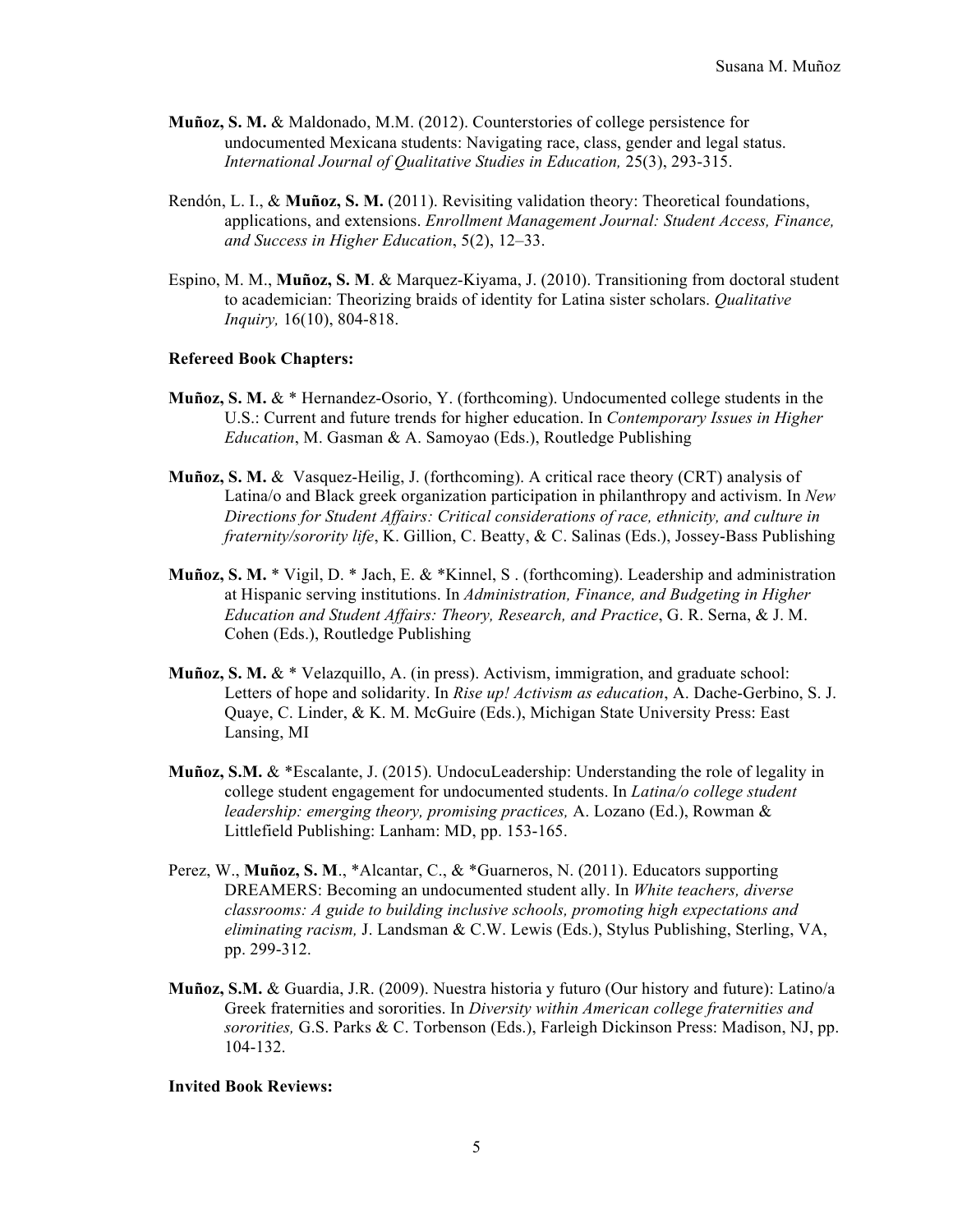- **Muñoz , S. M**. (2014). [Book Review: Undocumented and unwanted: Attending college against the odds by Lisa Garcia]. *Teachers College Record*.
- **Muñoz, S. M.** (2012). [Book Review: We ARE Americans: Undocumented students pursing the American dream by William Perez] *Journal of College Student Retention,* 14(4), 567- 557.

#### **OP-ED Pieces and invited guest blogs:**

- **Muñoz, S. M.** (2017, September 5). White supremacy shows its reach with DACA's end by The Globe Post, Retrieved at http://www.theglobepost.com/2017/09/05/white-supremacy-usdaca-immigration/
- **Muñoz, S. M.** (2017, September 5). An open letter to college presidents about DACA by Diverse Issues in Higher Education, Retrieved at http://diverseeducation.com/article/101138/
- **Muñoz, S. M.** & DiGregorio, G. (2017, July 3). Equity and intersectionality: Serving first generation students by creating inclusive environments by Equity Alliance Blog, Retrieved at http://www.niusileadscape.org/bl/
- **Muñoz, S. M.** (2016, December 13). A post-election reflection from a scholar activist published by AERA Division J, Retrieved at http://aeradivisionj.blogspot.com/2016/12/a-postelection-reflection-from-scholar.html?spref=tw
- **Muñoz, S. M.** (2015, November 12). What undocumented students have taught me as a college professor published by United We Dream, Retrieved at http://unitedwedream.org/blog/rise-up-college- administrators/
- **Muñoz, S. M**. (2015, October 21). Student affairs is…from a faculty member's perspective published by NASPA, Retrieved at https://www.naspa.org/about/blog/student-affairs-isfrom-a-faculty-members-perspective
- **Muñoz, S. M.** (2014, October 12). Op-Ed: A glimpse into the lives of undocumented students. Diverse Issues in Higher Education, Retrieved at http://diverseeducation.com/article/67334/
- **Muñoz, S. M.** (2012, January). Getting comfortable with the uncomfortable published in *Diversity in Higher Education Blog* by Joel Perez on January 2012. Retrieved at http://184.154.233.9/~joelpere/getting- comfortable-with-the-uncomfortable/
- **Muñoz, S. M**. (November 2011). Mi espejo: Personal reflections from a Chicana immigrant researcher published in the *21st Century Scholar Blog* by William Tierney. Retrieved at http://21stcenturyscholar.org/2011/11/10/mi-espejo-personal-reflections-of-a-chicanaimmigrant-researcher/

### **Media Mentions and interviews on my research by others:**

"Gardner, Bennet team up on immigrant protections in wake of DACA news" by Nick Coltrain and Cassa Niedringhaus, September 2017. http://www.desmoinesregister.com/story/news/2017/09/05/fort-collins-delegationcongress-must-act-daca/634279001/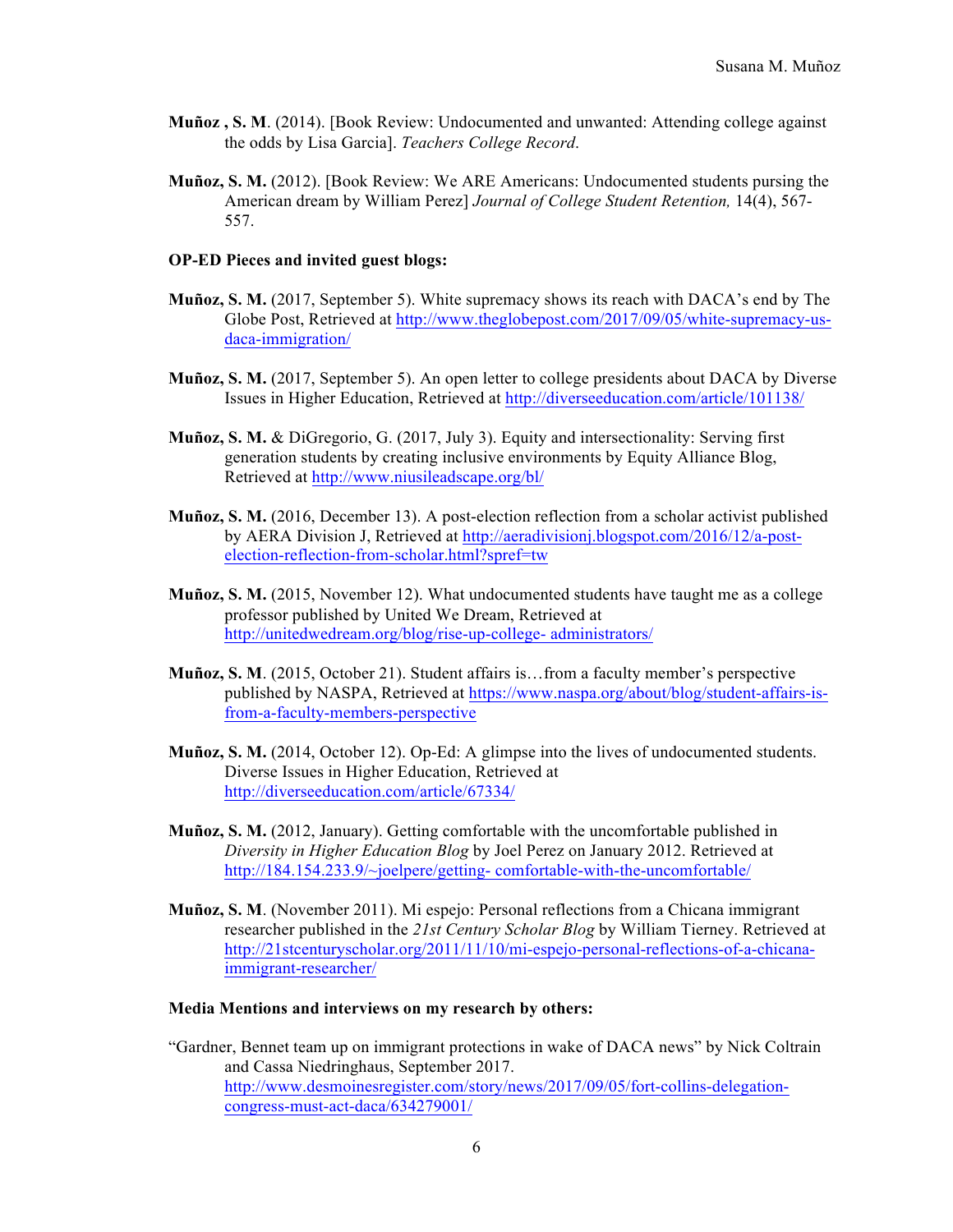- "Defying political pushback private colleges quietly enroll undocumented students" by Timothy Pratt in Hechinger Report, December 2016. http://hechingerreport.org/defying-politicalpushback-private-colleges-quietly-enroll-undocumented-students/
- "CSU faculty member pens book on undocumented student activism" by Danielle Burton in CSU source, January 2016. http://source.colostate.edu/csu-faculty-member-pens-bookundocumented-students-activism/
- "Displaced Students and Youth: A Global Perspective" by Thai-Huy Nguyen and Marybeth Gasman in Huffington Post, October 2014. http://www.huffingtonpost.com/marybethgasman/displaced-students-and-yo\_b\_5980876.html
- "Professor documented the lives of undocumented students" by Kathy Quick in the UWM Report, October 2014. http://uwm.edu/news/professor-documents-lives-of-theundocumented/
- "Social justice education in higher education: A conversation with Dr. Susana Muñoz" published by Andres Lopez in Journal of Critical Thought and Praxis, 2(1), May 2013. http://lib.dr.iastate.edu/cgi/viewcontent.cgi?article=1005&context=jctp
- "How universities deal with undocumented students" interview by Tom Lujak on WUWM Milwaukee Public Radio, December 2012. http://wuwm.com/post/how-universities-dealundocumented-students
- "Risks, rewards for undocumented students" by Kathy Quick in the UWM Report, December 2012. http://uwm.edu/news/risks-rewards-for-undocumented-college-students/
- "U.S. opens a door to a dream for young illegal immigrants" by Julia Love in the Chronicle of Higher Education, August 15, 2012. http://chronicle.com/article/US-Opens-a-Door-to-a-Dream/133649/

### **Manuscripts under review**

- **Muñoz, S.M.** Unpacking legality through *La Facultad* and cultural citizenship: Critical and legal consciousness formation for politicized Latinx undocumented youth activists. *Equity & Excellence in Education*
- **Muñoz, S. M.** & Vigil, D. Interrogating legality and campus climate: How undocumented and DACAmented college students experience institutional violence in Colorado. *Journal of Diversity in Higher Education*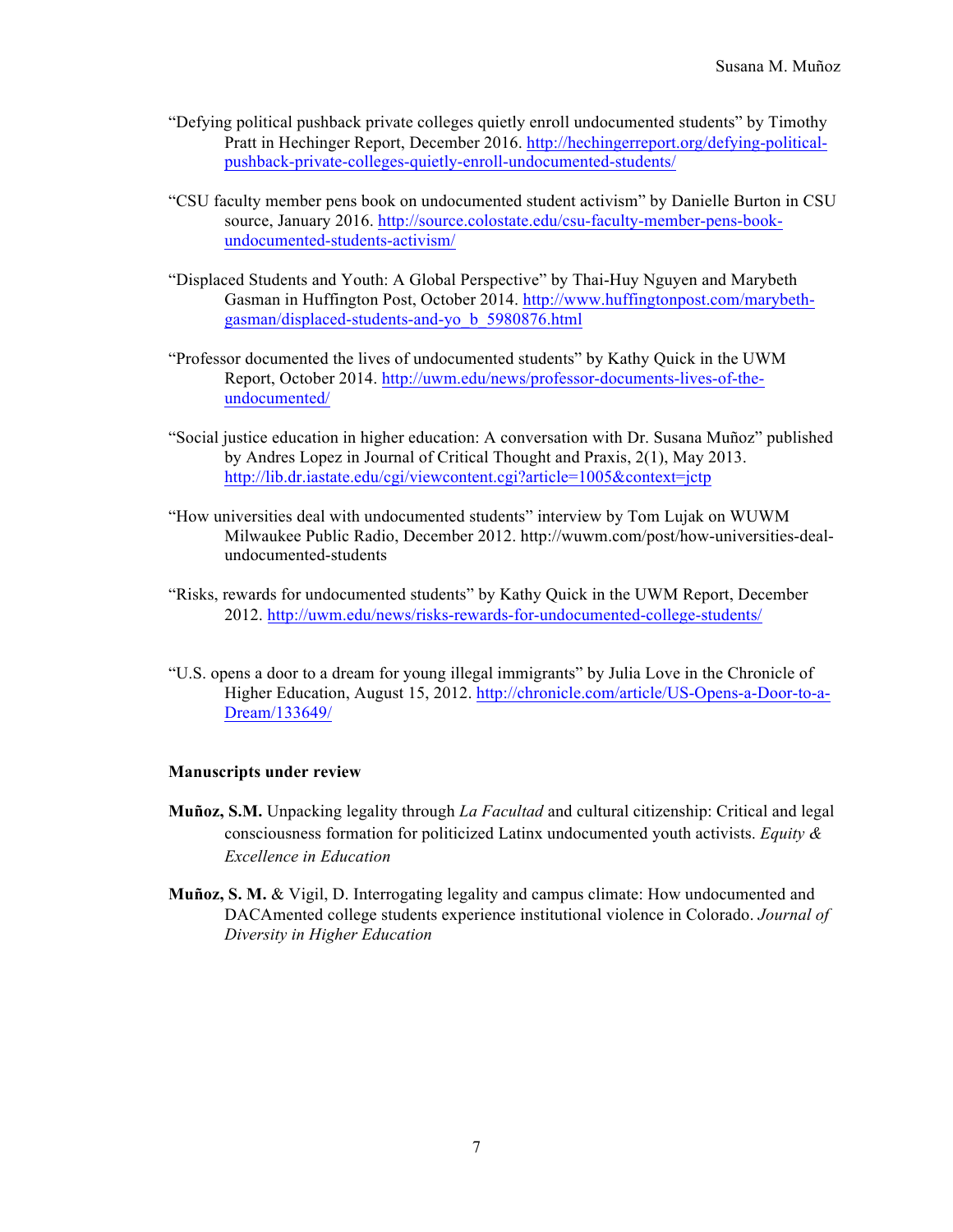### **CONTRACTS AND GRANTS**

#### **Internally-Funded Awards as Principal Investigator:**

- (2013-2014) "Undocumented and unafraid: Complicating the identity development process for undocumented college student activists" **Muñoz, S. M**., Supported by the University of Wisconsin—Milwaukee School of Education Institute for Excellence in Urban Education grant (\$10,000).
- (2013-2014) "Creating Counterspaces of Resistance and Sanctuaries of Learning and Teaching: An Analysis of Freedom University." **Muñoz, S. M.,** Antrop-Gonzalez, R, & Espino, M. M., Supported by the University of Wisconsin—Milwaukee Graduate School Research Committee (\$13,000)
- (2016-2017) "Examining the "Trump-Effect" influence in higher education for undocumented and DACAmented undergraduate college students: A multi-institutional case study in Colorado." Muñoz, S. M., Vigil, D., & Jach, E., Supported by the College of Health of Human Sciences, School of Education Mini-Grant (\$6,410)

### **Unfunded:**

2015 *Examining institutional climate and culture for undocumented and DACAmented graduate and undergraduate college students: A multi-state, multi-institution case study.* Spencer Foundation. Amount \$48,644

2016 *Examining institutional climate and culture for undocumented and DACAmented graduate and undergraduate college students: A Colorado case study.* William T. Grant. Amount \$25,000

### **PAPERS PRESENTED/SYMPOSIA/INVITED LECTURES/PROFESSIONAL MEETINGS/WORKSHOPS**

#### **Invited Keynote Presentations/Panelist:**

- **Muñoz, S. M.** (2017). *Identity, social activism, and the pursuit of higher education*. Office of Multicultural Affairs. University of Nebraska-Omaha. (keynote)
- **Muñoz, S.M.** (2017). *The status of undocumented students in Colorado.* Vice President of Student Affairs, University of Denver, Denver, CO. (keynote)
- Cabrera, N., **Muñoz, S.M.** Williams, B., Allen, R. E. (2017). *Scholar activism: Closing plenary*. Research Advocacy in Critical Education (R.A.C.E.) Conference*.* University of Colorado Denver, Denver, CO. (panelist)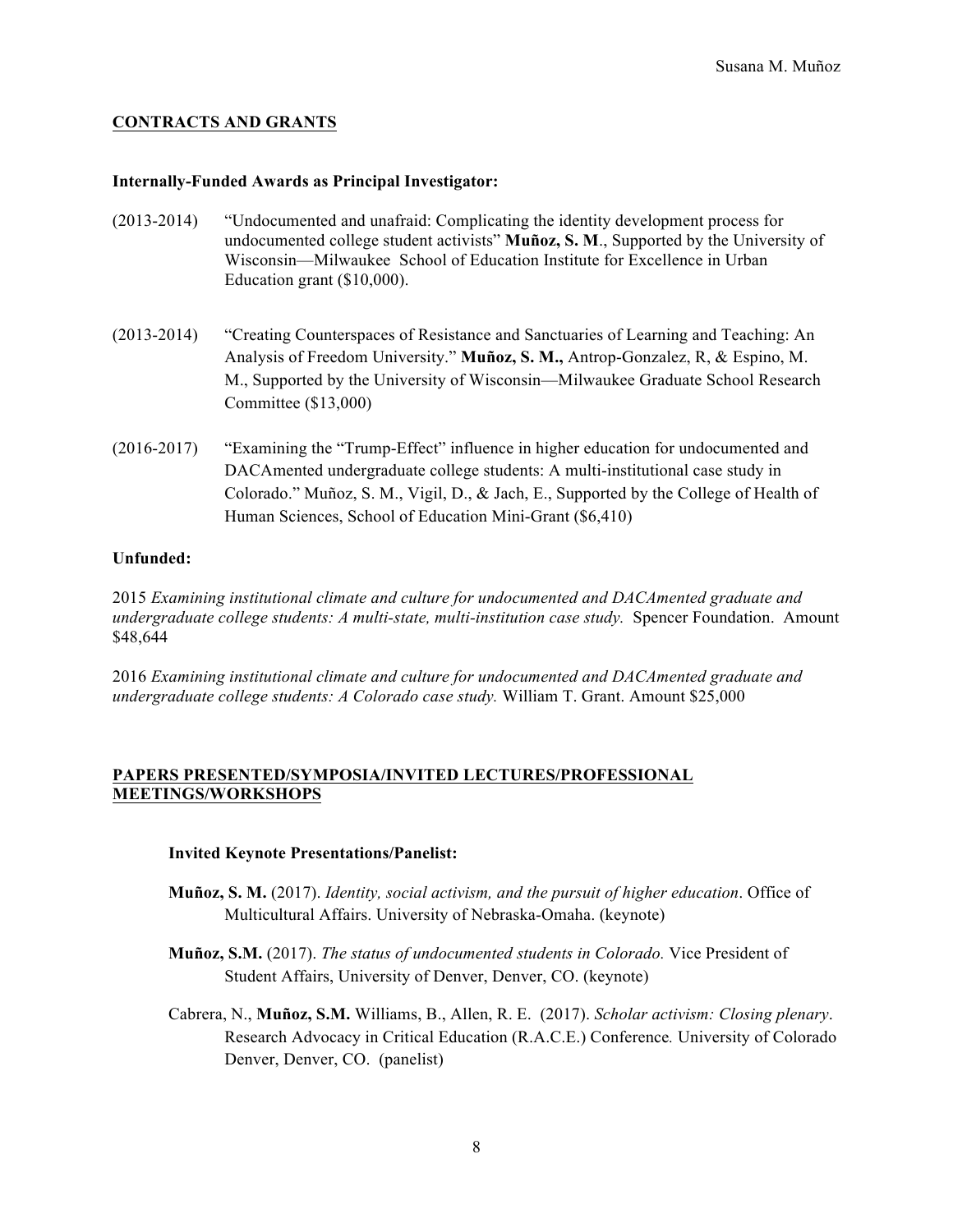- **Muñoz, S.M.** (2017). *My community cultural wealth story.* Office of Multicultural Affairs, Colorado State University-Pueblo, Pueblo, CO. (graduation keynote)
- **Muñoz, S.M.** (2017). *Undocumented and unafraid: Stories of educational access and activism.*  La Casa Latina, Yale University, New Haven CT. (keynote)
- **Muñoz, S.M.** (2017). *Campus climate and serving undocumented students.* School of Education, Boston University, Boston, MA. (keynote)
- **Muñoz, S.M.** (2017). *The status of undocumented students in Wisconsin.* Undocumented Student Summit, Center for Inclusive Excellence, University of Wisconsin Milwaukee, Milwaukee, WI. (keynote)
- Ponjuan, L. **Muñoz, S.M.** , Fernandez, E. (2017). Serving undocumented students in higher education. American Association of Hispanics in Higher Education Conference: Student Services Institute, Costa Mesa, CA. (keynote)
- **Muñoz, S. M.** (2016). *Undocumented and unafraid: Stories of educational access and activism.*  Center for Education and Civil Rights, Pennsylvania State University, State College, PA. (keynote)
- **Muñoz, S.M.** (2016). *Serving undocumented college students*. Community College Leadership Institute (CCCI), Johnson County Community College, Kansas City, MO. (keynote)
- **Muñoz, S.M.** (2016). Undocumented and unafraid: Stories of educational access and activism. Salt Lake Community College, Salt Lake City, UT (keynote)
- **Muñoz, S.M.** (2016). Undocumented and unafraid: Stories of educational access and activism. University of Utah, Salt Lake City, UT (keynote)
- **Muñoz, S. M.** (2016). Undocumented Students in Colorado, CSU Inspires. CSU Diversity Symposium. https://www.youtube.com/watch?v=D4O9qvFt9vI
- **Muñoz, S.M.** & Vigil, D. (2016). *Working with and for undocumented students*. Adams State University, Alamosa, CO (1/2 day Training)
- **Muñoz, S.M**., Negron-Gonzalez, G., Matera, M., & So, M. (2016). *Beyond the Surface Problematizing Systemic Barriers for Undocumented Students and Creating Action for Change*. National Conference on Race and Ethnicity, San Francisco, CA (3 hour presentation)
- **Muñoz, S. M.** (2016). *Understanding undocumented students and creating institutional action.* Colorado Coalition for the Educational Advancement of Latinos. Colorado State University, Fort Collins, CO) (keynote)
- **Muñoz, S. M.** (2015). *Undocumented and unafraid: Stories of identity and social activism*. 5th Annual Keeping the DREAM Alive Conference. University of Denver, Denver, CO (keynote)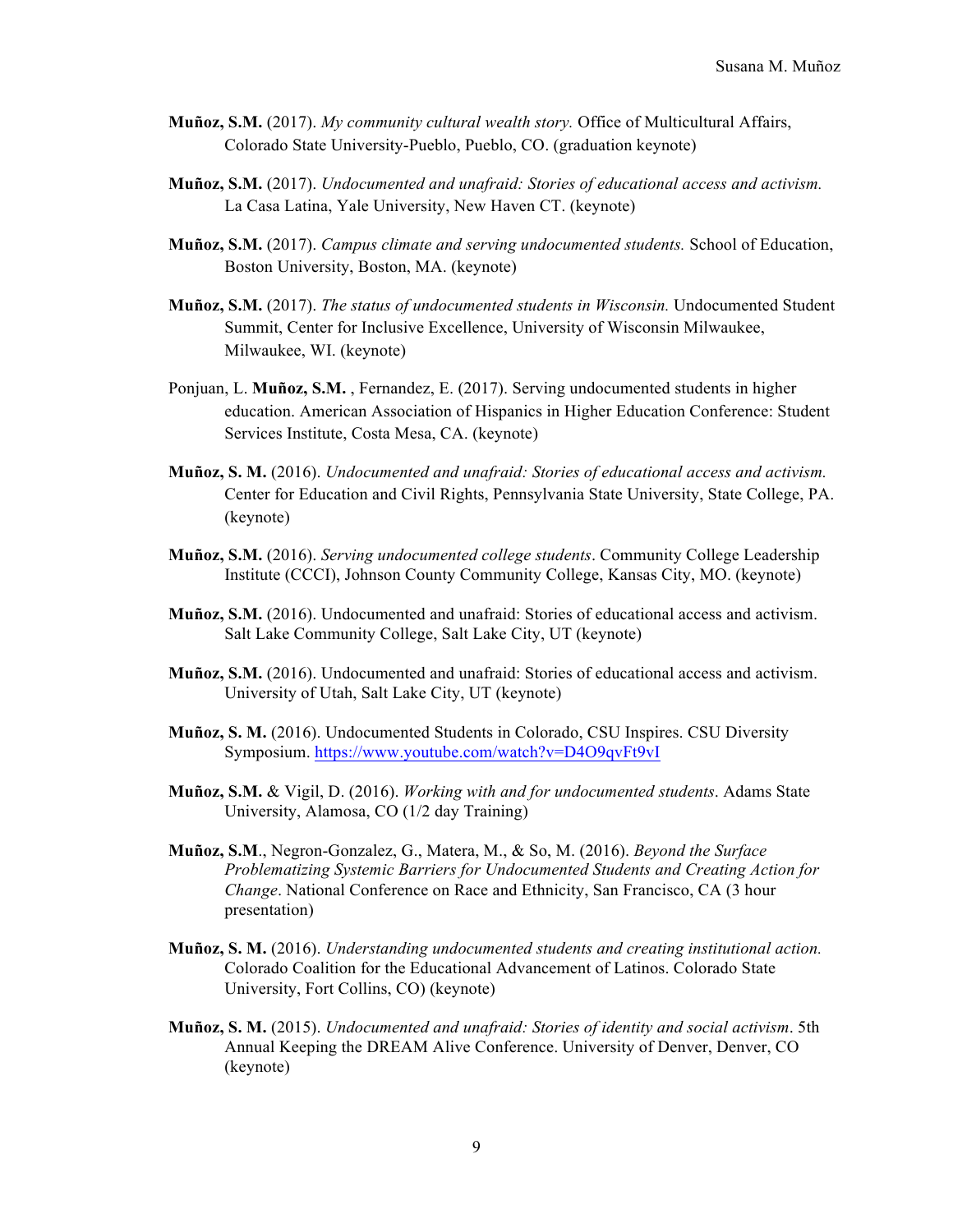- **Muñoz , S. M.** (2015). *Consejos and success strategies for Latina/o Students.* Latino Cultural Center. Purdue University. West Layfatte, IN (keynote)
- **Muñoz , S. M.** (2015). *Understanding and supporting undocumented college students: A Wisconsin context*. Race and Ethnicity Policy Institute. University of Wisconsin— Madison, Madison, WI Washington (keynote)
- **Muñoz , S. M.** (2014). *Academic Vulnerability: My truth*. ACPA Social Justice Institute. Seattle, Washington (keynote)
- **Muñoz , S. M**., New, W., & Sheehy, I. (2014). *Displaced students from around the globe*. Salzburg Global Seminar. Salzburg, Austria (panelist)
- **Muñoz, S. M.** (2014). *Catalysts for Change: The Journey stories of Undocumented and Unafraid Activists*. University of Michigan Office of Multicultural Student Affairs. Ann Arbor, Michigan (keynote)
- **Muñoz, S.M.** (2014). *Addressing Equity and Inclusion in Higher Education: A Revolutionist Perspective*. University of Wisconsin Milwaukee Association for Student Personnel Administrators, Milwaukee, Wisconsin (keynote)
- **Muñoz, S.M**., Espino, M.M, Nienhusser, K. (2013). *DREAM Acts*. Graduate Study Policy Institute at the Association for the Study of Higher Education, St. Louis, Missouri (panelist).
- Rendón, L. I., **Muñoz, S. M**., Burkhardt, J., Ortega, N., Medina, O., Escobar, F. (2010). *Cultivating the next generation of talent: Supporting undocumented students towards college access*. NCEP/GEAR UP National Conference, Washington D.C. (panelist)
- **Muñoz, S. M.** (2010). *Creating inclusive college environments for undocumented students*. NASPA, Latino Knowledge Community Drive in Workshop. Portland State University, Oregon. (keynote)

#### **Invited Academic Presentations:**

- **Muñoz, S. M.**, Negon-Gonzalez, G., Matera, M., So, M. (2016) *Beyond the Surface: Problematizing Systemic Barriers for Undocumented College Students and Creating Action for Change.* National Conference on Race and Ethnicity. San Francisco, CA. (presenter)
- **Muñoz, S. M.** (2015). *Legal status as a social identity: The construction of legal status for Latin@ undocumented and unafraid*. University of California—Riverside, Center for Ideas & Society. Riverside, California (presenter)
- **Muñoz, S. M.** (2014). *Journey stories of undocumented and unafraid community activists.*  University of Wisconsin Milwaukee, Latin America, Caribbean Studies, Latino Studies Program. Milwaukee, Wisconsin (presenter)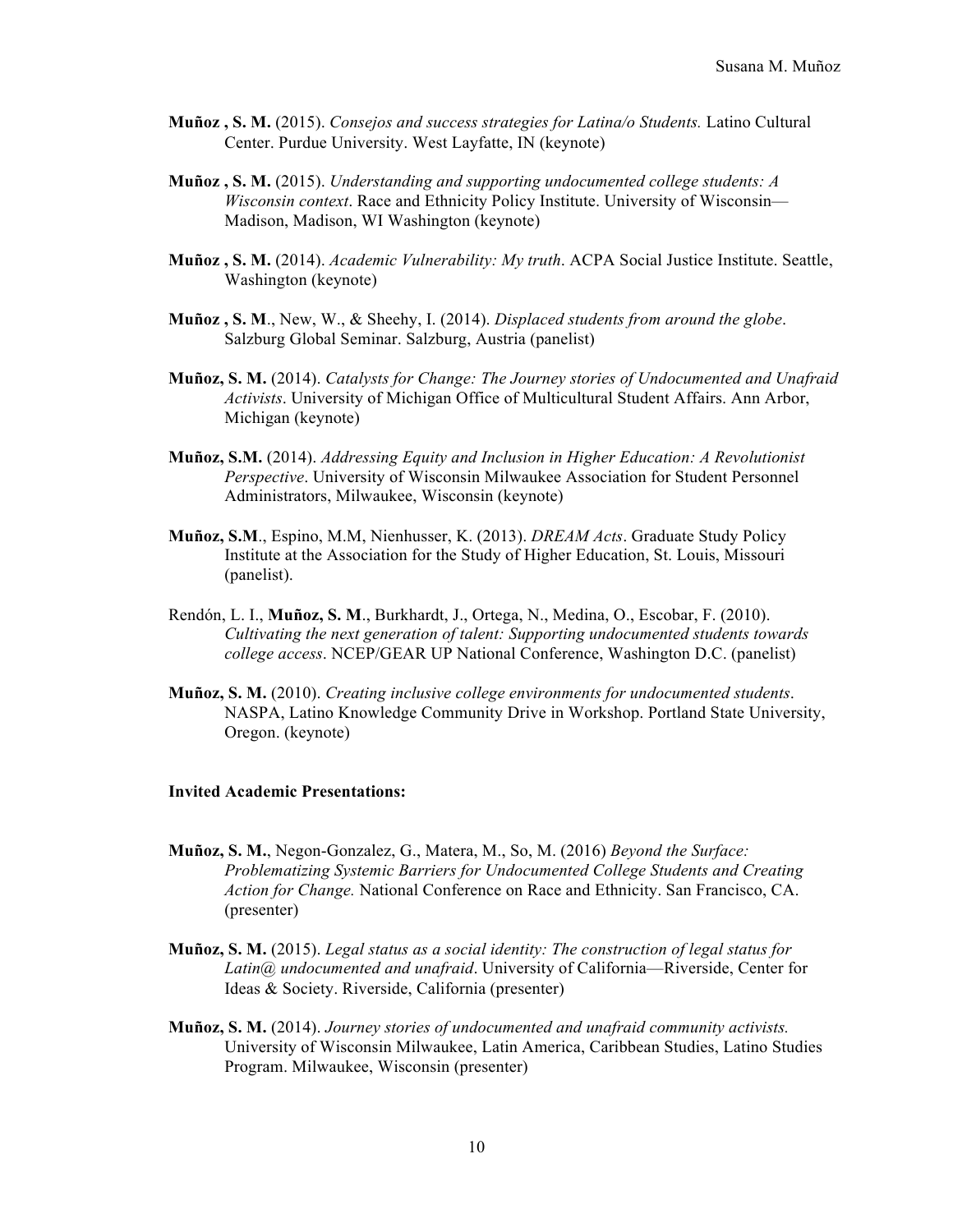- **Muñoz, S.M**. (2013). *Legality as a social identity: Conceptualizing an identity development framework for Latina/o undocumented and unafraid students*. International Conference on Illegality, Youth, and Belonging, Harvard University, Cambridge, Massachusetts (presenter).
- **Muñoz, S. M**. (2013). *The state of higher education for Latinas/os in the United States*. League of United Latin American Citizens of Wisconsin Conference, Milwaukee, Wisconsin (presenter).
- **Muñoz, S. M**. (2010). *Undocumented students and the community college pathway.* Community College Leadership Institute, Johnson County Community College, Overland, Kansas. (presenter)
- **Muñoz, S.M**. & Perez, W. (2010). *Undocumented college student research and practice: Implications for Iowans.* Strengthening and valuing the Latino Community Conference, Iowa City, IA. (presenter)

### **Invited Webinars**

- "Educating our Im/migrant Youth: Documented, undocumented, at those at the intersection" Hosted by American Education Research Association Division J, April 5, 2017. (panelist) https://www.youtube.com/watch?v=P5rY\_82BSig
- "Immigration Reform and Colorado" by the Colorado Business Roundtable (podcast), January 11, 2017. http://www.cobrt.com/radio/immigrationreform
- "From Grassroots to the Ivory Tower: The role of non-profit organizations in college access for undocumented students." Hosted by the University of Michigan and United We Dream, October 14, 2015. (moderator)
- "Immigration leaders talk undocumented students and higher education in second 'dignity days' chat." Hosted by America Voices, July 6, 2015. (panelist) https://www.youtube.com/watch?t=9&v=\_oSrryR1KpA
- "Going beyond the DREAM: Working with and for undocumented students." Hosted by HigherEdLive, June 24, 2015. http://www.higheredlive.com/going-beyond-the-dreamworking-with-for-undocumented-students/
- "#NotJustSAE: A conversation about fraternities, racism, and universities." Hosted by HigherEdLive, March 17, 2015. http://www.higheredlive.com/notjustsae-a-conversationabout-fraternities-racism-university-response/

### **Refereed Presentations:**

- **Muñoz, S. M**. & Vigil, D. (April 2017). *Complicating "undocufriendly" on college campuses (Presidential Session).* American Education Research Association. San Antonio, TX.
- **Muñoz, S. M**. & Vigil, D. (November 2016). *Examining institutional climate for undocumented and DACAmented undergraduate college students: A Colorado case study*. Association for the Study of Higher Education. Columbus, OH.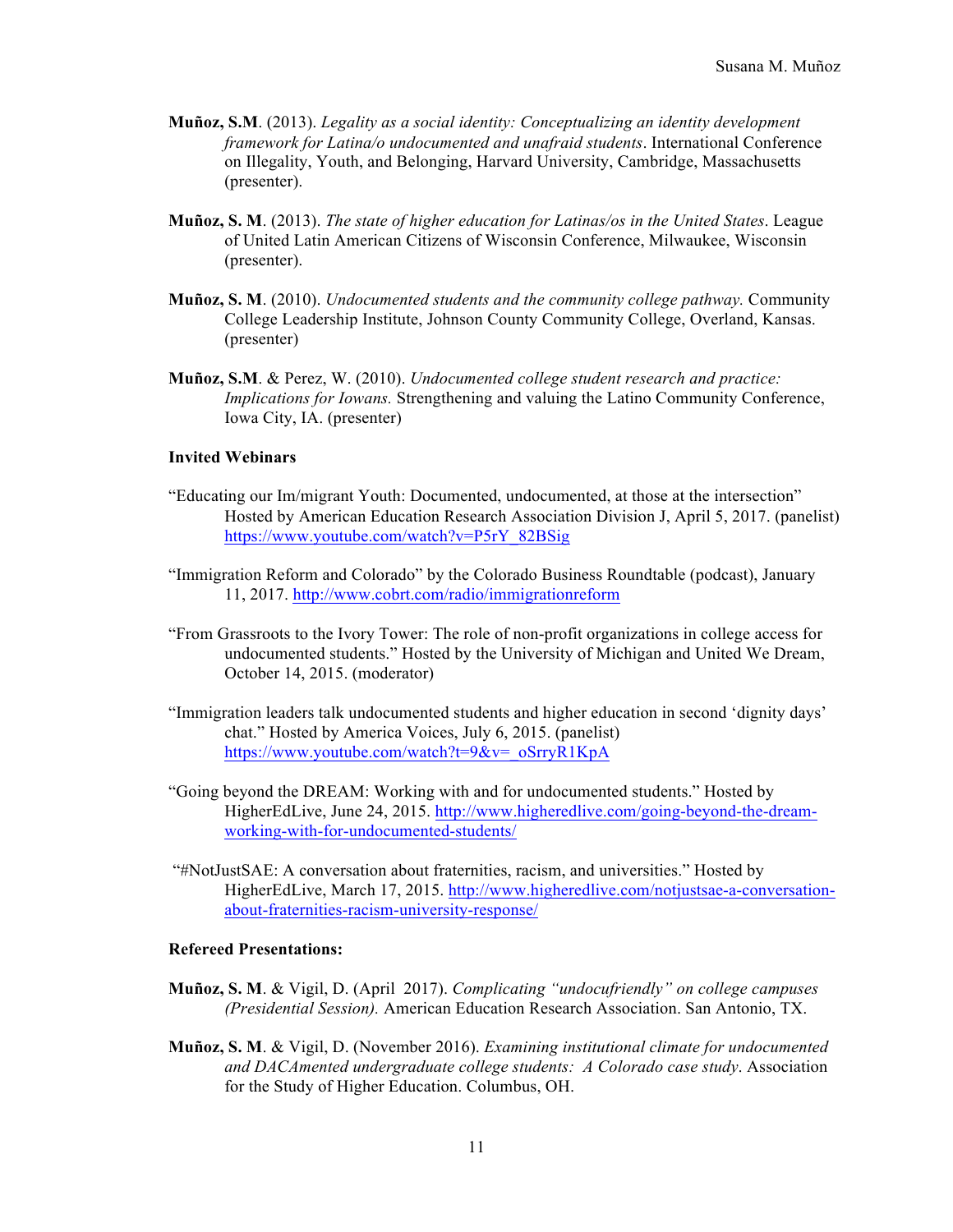- Nienhusser, K., **Muñoz, S. M**., Negron-Gonzalez, G., Teranishi, R. (November 2016). *Undocumented students in higher education (Presidential Session).* Association for the Study of Higher Education. Columbus, OH.
- Muñoz, S. M., Negron-Gonzalez, G., Teranishi, R. (November 2016). *Research ethics and undocumented immigrant communities*. Association for the Study of Higher Education. Columbus, OH.
- Negron-Gonzalez, G., **Muñoz, S.M.**, Teranishi, R., Espino, M.M., Nienhusser, K. (November 2015). *Policy in practice: How campus climate, institutional practices and structural inequity shape the experiences of undocumented students in higher education*. Association for the Study of Higher Education. Denver, CO
- Alcantar,C., **Muñoz, S.M.**, Teranishi, R., Espino, M.M., Nienhusser, K. (November 2015). *State of research on immigrants and immigration reform: Implications for higher education*. Association for the Study of Higher Education. Denver, CO
- Teranishi, R., **Muñoz, S.M.**, Espino, M.M., Nienhusser, K. (April 2015). *Policy and practice for undocumented students*. American Education Research Association. Chicago, IL
- \*Matera, M. & **Muñoz, S. M.** (March 2015). *Moving out of the shadows: Using research to train educators on how to work with and support undocumented students*. National Association for Student Personnel Administrators. New Orleans, LA**.**
- Teranishi, R., Nienhusser, K**., Muñoz, S.M.**, \*Bohorquez, L. (November 2014). Reform for higher education: The role and function of applied scholarship in immigration. Association for the Study of Higher Education. Washington DC.
- **Muñoz , S.M.** & Espino, M.M. (April 2014). *The Freedom to Learn: Experiences of Students Without Documentation Attending Freedom University*, American Educational Research Association. Philadelphia, Pennsylvania.
- Guardia, G., Kiyama, J.M., Espino, M.M., Diaz, J., Lopez, M., **Muñoz, S.M**., & Mena, S. (March 2014). *Nuestras Voces (Our Voices) III: Transitions and transformations beyond the doctorate for Latina/o faculty and administrators*. National Association for Student Personnel Administrators. Baltimore, Maryland**.**
- Croom, N., **Muñoz , S.M., \***Marthol, M., \*Barboza, A.R., & \*DeVore, E. (June 2013). *Pedagogy, process, and praxis: How students complicate student development theory to inform practice*. National Conference on Race and Ethnicity. New Orleans, Louisiana
- **Muñoz, S.M**. (2013). *Undocumented and Unafraid: Complicating the Identity Development Process for Undocumented Student Activist*. American Education Research Association. San Francisco, California.
- **Muñoz, S.M**. & Espino, M.M. (2012). *Creating Counterspaces of Resistance and Sanctuaries of Learning and Teaching: An Analysis of Freedom University*, Association for the Student of Higher Education, Las Vegas, Nevada.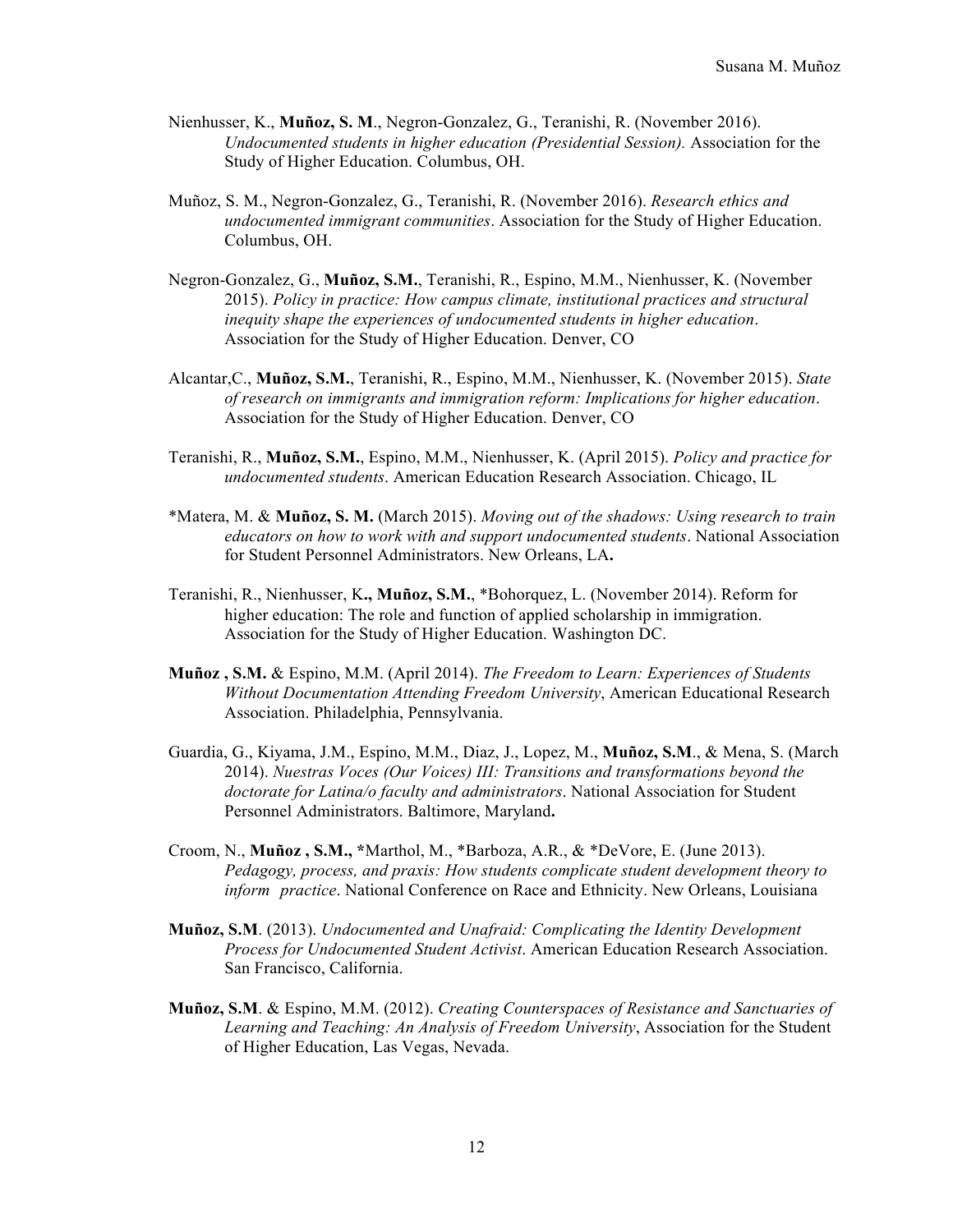- **Munoz, S.M., \***Chen, A., \*Matera, M. (2012). *Underground University: In-State Tuition Policies and Legislation*, National Association for Student Personnel Administrators, Phoenix, AZ.
- Mauricio, S.L., **Munoz, S.M**., Croom, N.N., (2011). *Using Critical Race Theory to Promote Equity on Campus*, National Association for Student Personnel Administrators, Philadelphia, PA.
- Mauricio, S.L., **Munoz, S.M**., Croom, N.N., Jain, D., & Watson, J. (2010). *(Re)Constructing Opportunities for Ethnic Minority Students Using Critical Race Theory*, National Association for Student Personnel Administrators, Chicago, IL.
- **Munoz, S.M.** (2009). *Silent voices: Understanding College Persistent Factors for Undocumented Mexican Female Immigrants from the New Latino Diaspora*, National Association for Student Personnel Administrators, Seattle, WA.
- Espino, M.M. & **Munoz, S.M**. (2009). *Latina/o Institute Comadre Circles: Braids of Multiple Identities*, National Association for Student Personnel Administrators, Seattle, WA.
- Diaz, J., Espino, M.M., Guardia, J.R., **Munoz, S.M**., Kiyama-Marquez, J. &, Mena, S. (2009). *Nuestra Voces (Our Voices): Latina/o Doctoral Experiences*, National Association for Student Personnel Administrators, Seattle, WA.
- **Muñoz, S.M.** (2008) *Understanding Issues of College Persistence for Mexican Female Immigrants*. Association for the Study of Higher Education, Research Paper, Jacksonville, FL.
- **Muñoz, S. M.,** Acevedo, C. Espino, M., Rivera, M., & Peguero, C. (2007). *Latina/o Issues in Higher Education Institute: A Collaborative Effort.* National Association for Student Personnel Administrators, Pre-Convention Workshop, Orlando, FL.
- Camacho, D. H., **Munoz, S. M.,** Izaguirre, J., Jones, J., Kimbrough, W., & Karnes, K., (2007). *Multicultural Fraternities and Sororities: Responding to Changing Faces and Values.*  National Association for Student Personnel Administrators, Orlando, FL.
- Guardia, J. R., **Muñoz, S. M**., Ortiz, D. A., & Camacho, D. H. (2006). *Nuerta Historia y Futuro (Our History and Future) Latino/a Greek Organizations*. National Association for Student Personnel Administrators, Washington, D.C.
- **Muñoz, S. M**., Stuart, S., Peterson, R., Person, D., & Haynes, C. (2005*). Perfect Ladies Don't Become Provost: A Roundtable Discussion for Women of Color Mid-Level Administrators*. National Association for Student Personnel Administrators, Tampa, Florida.

# *SCETION 3: EVIDENCE OF TEACHING AND ADVISING EFFECTIVENESS*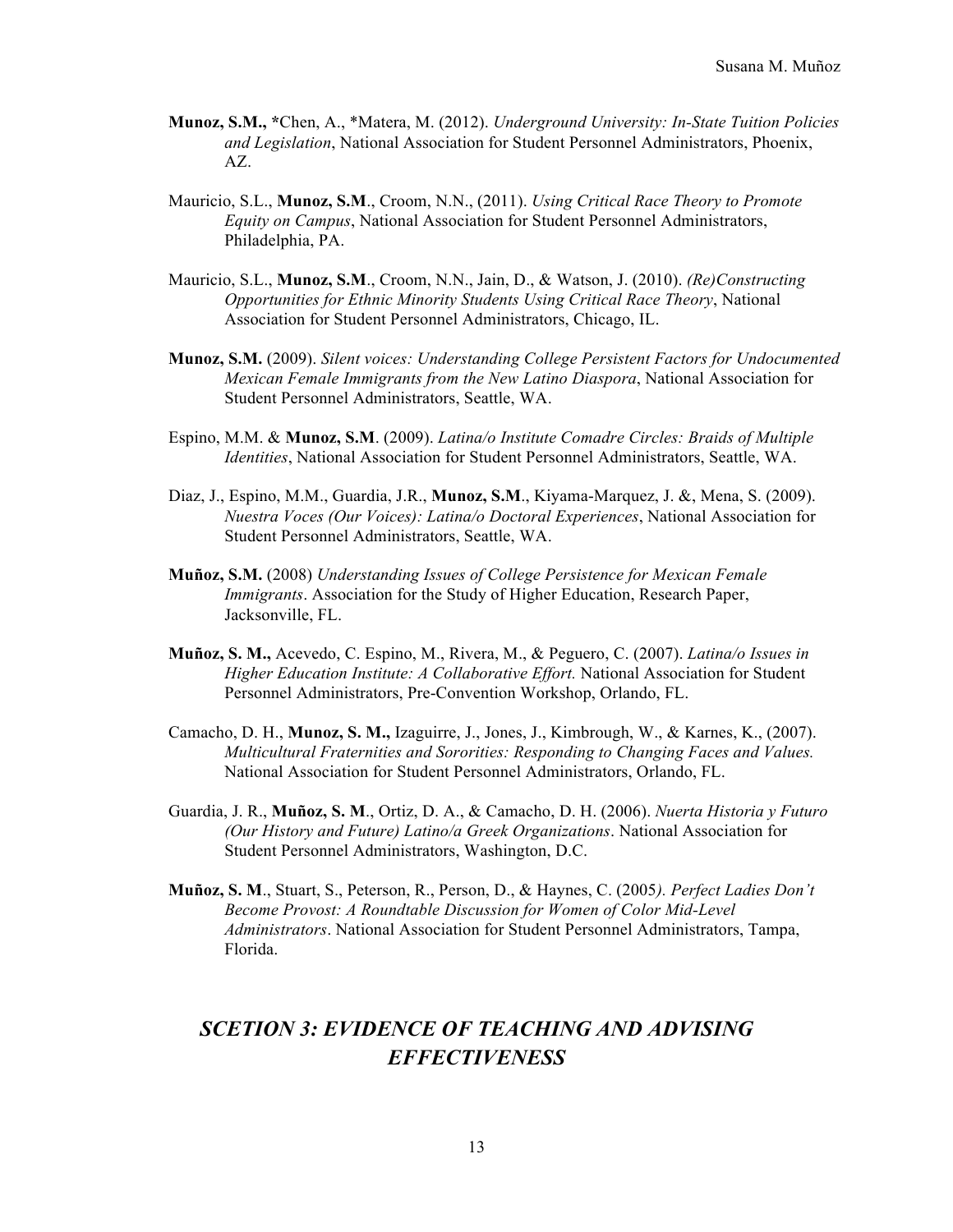### **TEACHING:**

| Year | <b>Semester</b> | <b>Course No./Title</b>                          | Cr.            | <b>Enrollment</b> |
|------|-----------------|--------------------------------------------------|----------------|-------------------|
|      |                 |                                                  | Hrs.           |                   |
| 2017 | Fall            | EDHE 673—Student Development Theory              | $\overline{3}$ | 12                |
| 2017 | Summer          | EDHE 714—Higher Education Public Policy Analysis | $\overline{3}$ | 17                |
| 2017 | Spring          | EDHE 712: Inclusive University                   | $\overline{3}$ | 16                |
| 2017 | Spring          | EDRM 705—Qualitative Data Analysis               | $\overline{3}$ | 17                |
| 2016 | Spring          | EDRM 705 – Qualitative Data Analysis             | $\overline{3}$ | 16                |
| 2016 | Summer          | EDHE 714—Higher Education Public Policy Analysis | 3              | 16                |
| 2016 | Fall            | EDHE 673 – Student Development Theory            | 3              | 17                |
|      |                 |                                                  |                |                   |

### **Student Course Surveys**

### **Written Comments from Students**

*Excellent course! Great feedback from the prof and I know I grew as a scholar because of this course!*  **(Spring 2016—Qualitative Analysis)**

*This has been one of the hardest classes I've ever taken, but I learned a lot. I was challenged by the instructor and my classmates. It has also been one of the best classes I've taken. Dr. Munoz is great. She is knowledgeable and she challenges you to push yourself.* **(Fall 2016—Student Development Theory)** 

### **ADVISING:**

### **STUDENT ADVISING/GRADUATE SUPERVISION**

### **Graduate Students**

Current Graduate Advisees: 18

Herman Diaz (dissertation stage) Gaye Digregorio (dissertation stage) Carmen Rivera (proposal stage) Thomn Bell (proposal stage) Jessica Winans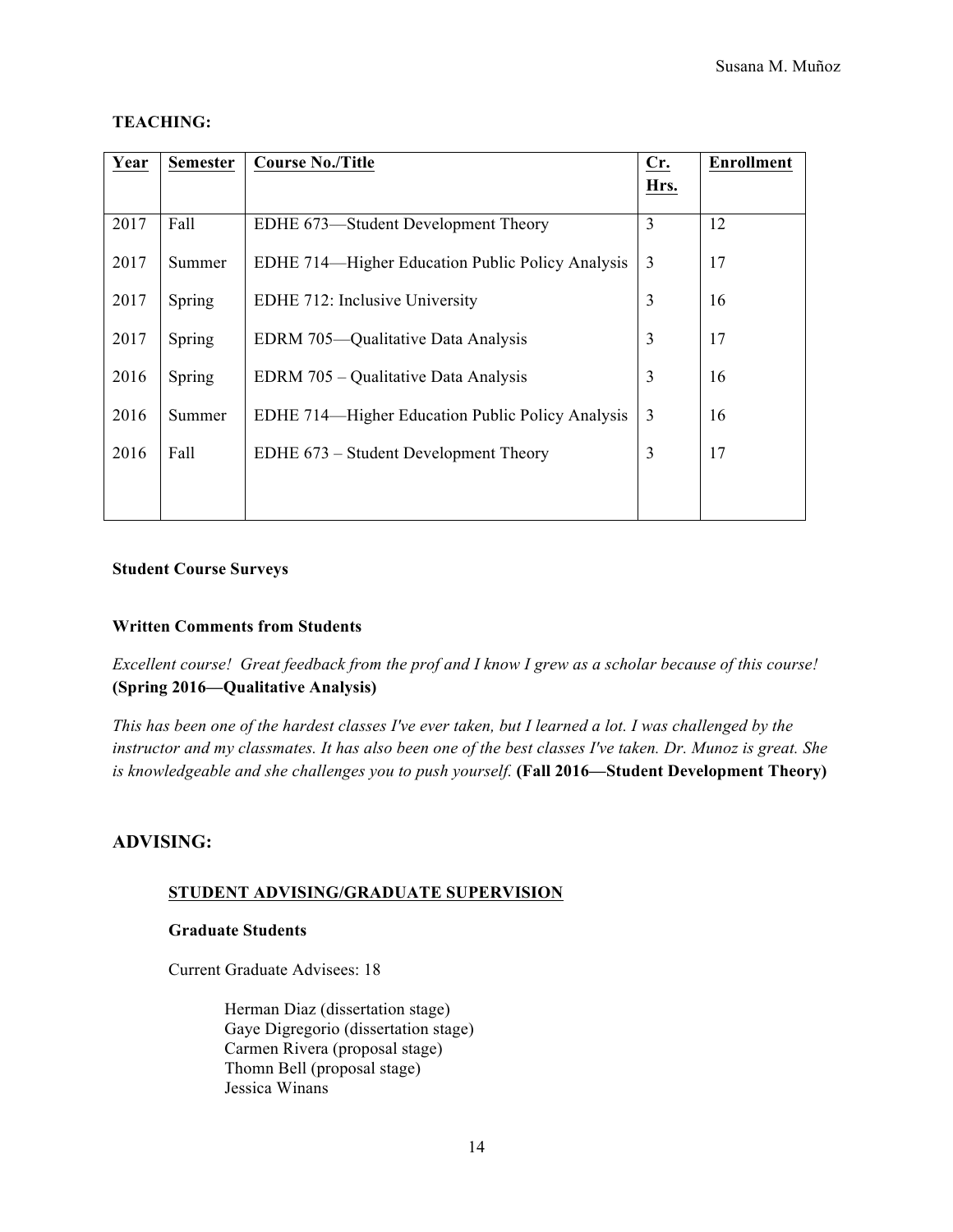Brandy Scott Ebony Ramsey Miriam Bocchetti Rachel Luna John Mayo Aaron Issacs Elizabeth Jach Rashida Love Kerry Wenzler Bri Serrano Eileen Galvez Pamela Alvarado Ria Vigil

SAHE Graduate Advisees:

Yenni Diaz Herklotz (co-chair with Blanche Hughes) Current Graduate Committee Memberships (excluding those chaired):

> 1 MA 4 PhD (1 from University of Arizona) (1 from University of Utah)

Graduate Committee Memberships for past 5 years (not including those above):

1 MA 3 PhD

Graduate Degrees Completed under Your Supervision (past 5 years) Nikki Logan, 2015, PhD (University of Wisconsin-Milwaukee) Amber Tucker, 2016 PhD (University of Wisconsin-Milwaukee)

### **Descriptions of Mentoring Activities**

Currently, I am guiding doctoral students (not enrolled at CSU) through their research who work with undocumented communities. I also currently serve as a resource and mentor to many Latinx students who are current student affairs administrators and current graduate students who aspire to become faculty members. These mentoring activities include phone calls, emails, and personal face-to-face meetings. Additionally, I personally meet with undocumented college students at CSU on a regular basis.

### **OTHER ACTIVITIES/ACCOMPLISHMENTS – TEACHING/ADVISING**

### **Courses taught as Assistant at the University of Wisconsin--Milwaukee (Fall 2011-Spring 2015)**

*\*denotes online course*

\*ADLDSP 795: Women in Higher and Adult Education, 3-GRAD

\*ADLDSP 777: Leadership in Multicultural Organizations, F2F, 3-GRAD

\*ADLDSP 747: Strategic Planning and Budgeting, F2F, 3-GRAD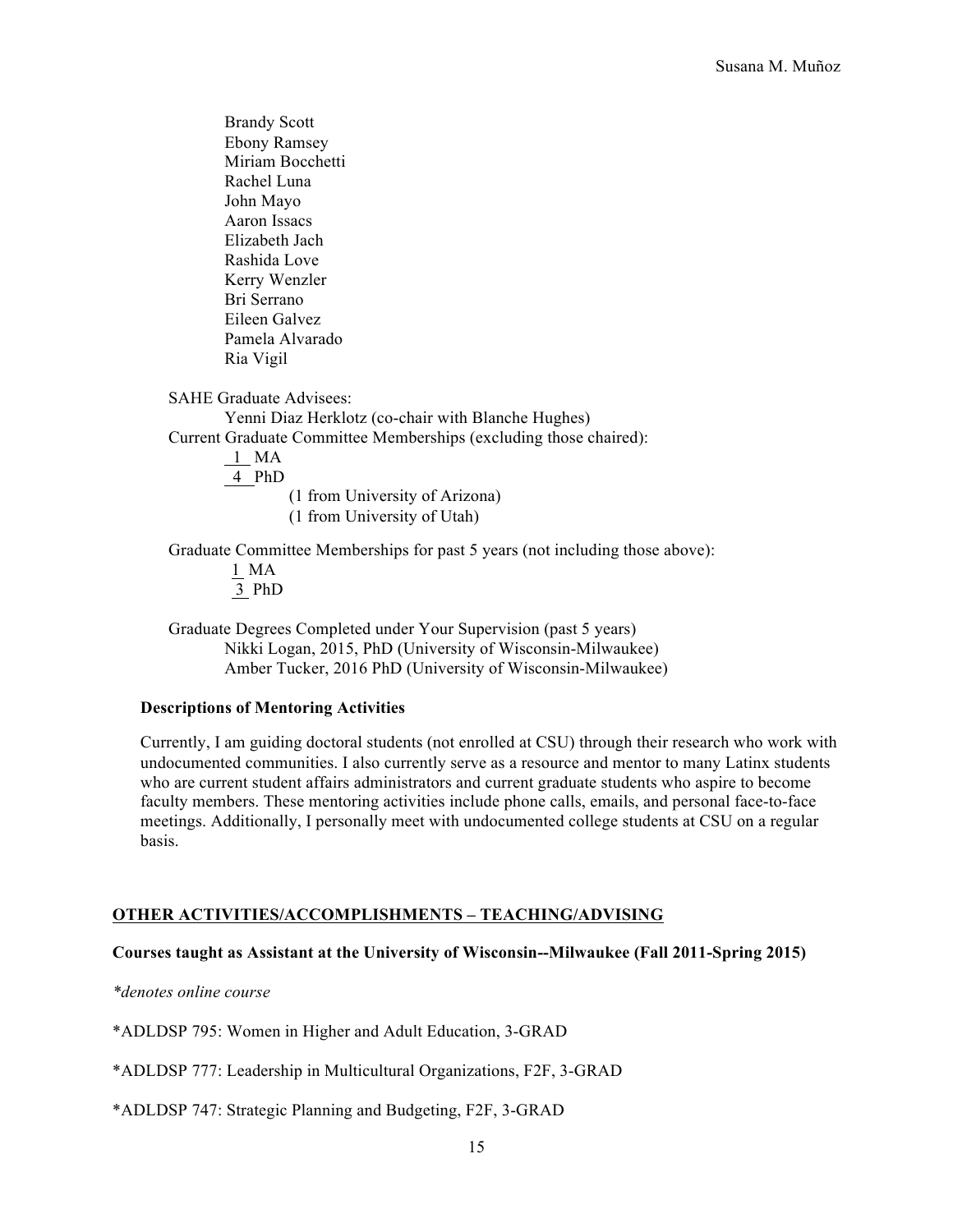\*ADLDSP 797: Students in the Collegiate Context, F2F, 3-GRAD

ADLDSP 801: Research Methodology Doctoral Seminar, F2F, 3-GRAD

ADLDSP 978: Advance Seminar in Student Personnel Administration, F2F, 3-GRAD

EDUC 900: The Role of the Professorate, F2F, 3-GRAD

### **Courses taught as a Post Doctoral Research Associate Iowa State University, Ames, IA (Fall 2009 – Spring 2011)**

ELPS 620: Social Justice Theory, Research, and Practice, 3cr-GRAD

HG ED 504: History of Higher Education in the U.S., 3cr-GRAD

ResEv 580: Qualitative Research Methodology, 3cr-GRAD

**Course taught as an Adjunct Instructor University of Wyoming (Fall 2008 – Spring 2009)**

\*EDCI 5740: Latinos and U.S. Education, 3cr-GRAD

### \*CHST 3200: Chicana Perspectives in History, 3cr-UG *SECTION 5: EVIDENCE OF OUTREACH/SERVICE*

### **COMMITTEES**

### **University (Colorado State University 2015-present)**

DACA Committee, 2017—Present Ethnic Studies Department, CSU, Faculty Affiliate, 2015-Present Multicultural Faculty and Staff Network, CSU, 2015—Present

### **University (University of Wisconsin—Milwaukee, 2011-2015)**

University Committee on Admissions and Records, 2013-2015 University Committee on Women Studies, 2012-2015

### **College (CSU College of Health & Human Sciences 2015-present)**

CHHS Diversity Committee, CSU, 2015—Present

#### **Department (CSU School of Education, 2015-present)**

Member, Center for Racial Justice in Education and Advocacy

Member, HEL/SAHE Search Committee, 2016-2017

Member, SAHE Curriculum Committee, 2016-2017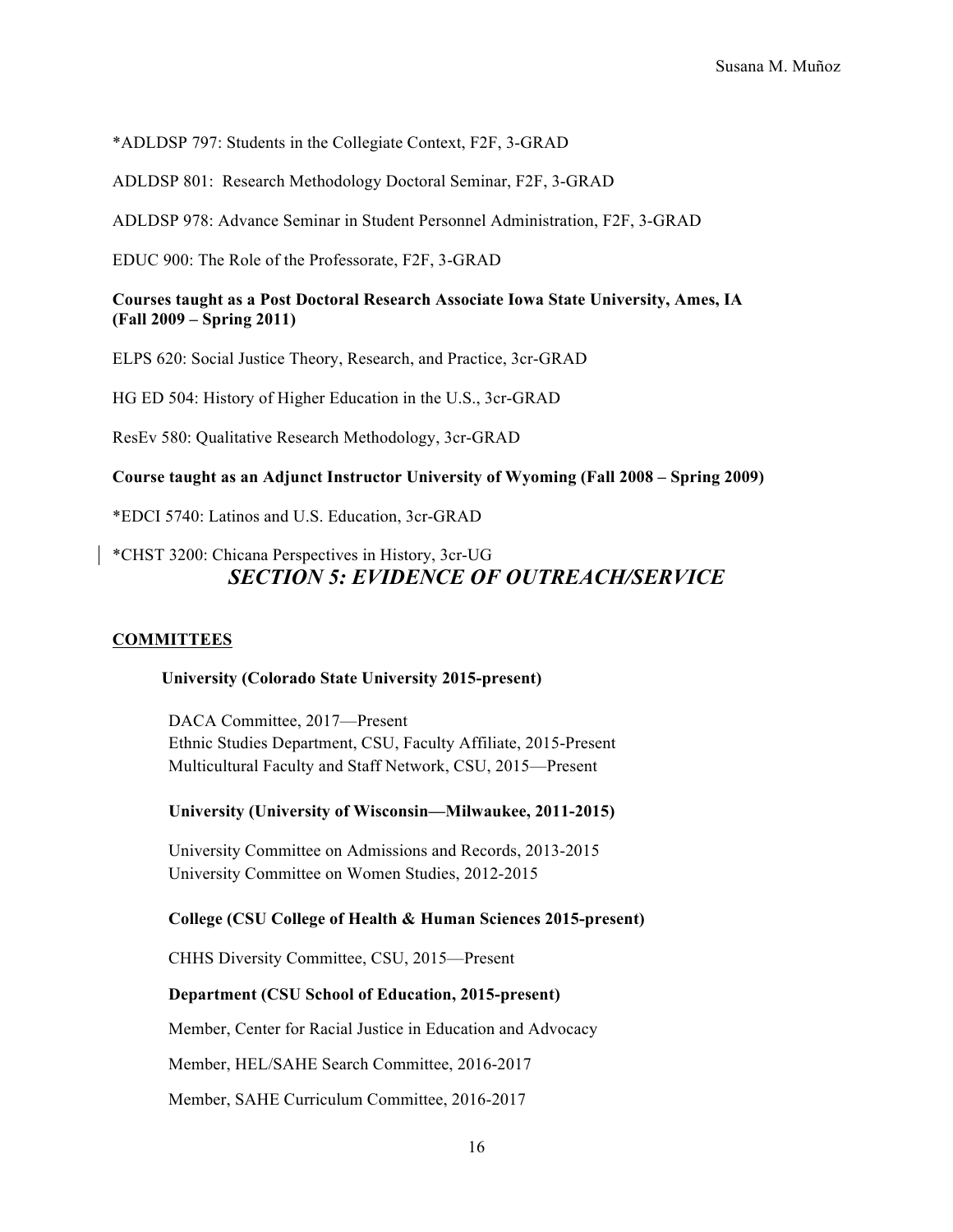Member, Program Evaluation Committee (SAHE)

### **Department (University of Wisconsin—Milwaukee, 2011-2015)**

Representative, Student Appeals Committee, 2013 Faculty Advisor, Students in Higher Education Administration Association, 2013 Representative, Faculty Assembly, 2012-2015

#### **PROFESSIONAL AFFILIATIONS AND ACTIVITIES**

#### **Memberships in professional societies**

American Educational Research Association Association of College Personnel Administrators Association of the Study of Higher Education National Association of Student Personnel Administrators

#### **Office in professional societies**

**American Educational Research Association Officer Positions:** -Division J (Post Secondary Education) Affirmative Action Committee, 2012-2014 Program Committee, 2016

- Special Interest Group Hispanic Issues Dissertation Awards Committee, 2011-2015 **Association of the Study of Higher Education:** -Council for Ethnic Participation Awards Committee, 2013-2015 Mentor in Protégée Mentoring Program, 2014, 2015 -Program Committee, 2017 **National Association of Student Personnel Administrator Officer Positions:** -Faculty Council Board Member, 2015-2017 Co-chair, Doctoral Seminar, 2016, 2017 Volunteer Application Reviewer, 2016

> -Latina/o Knowledge Community Co-chair, Strategic Planning Committee, 2010-2013 -Undocumented Students & Allies Knowledge Community Chair, Research & Public Policy, 2016

### **Review/editorial boards**

*Journal of Student Affairs Research and Practice*, 2015-2018